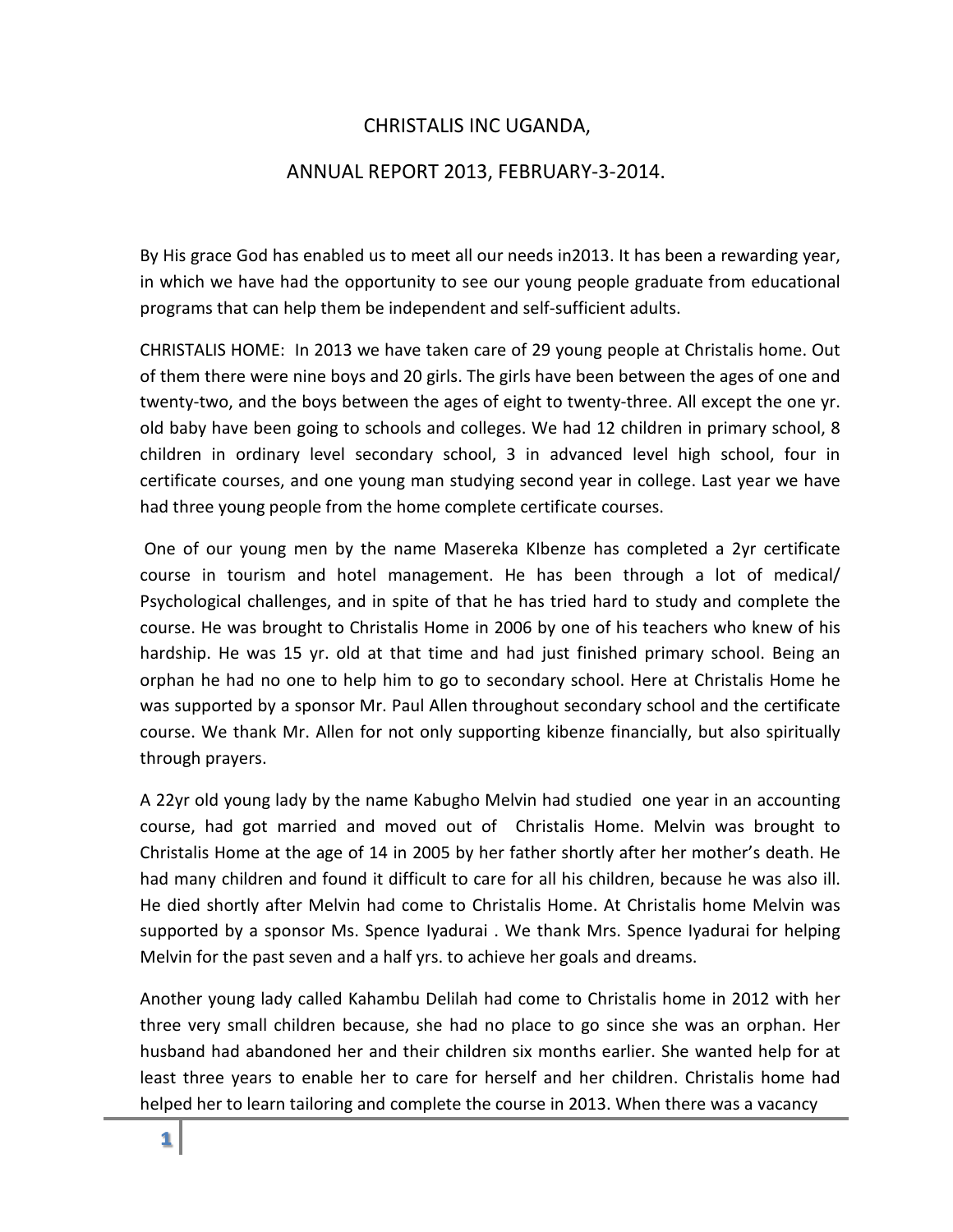for a cook at Christalis Home, she applied for the job and is now working as a cook and living at Christlais Home with her children. When the time would come for her to leave Christalis home she will have the finances and a skill to help support herself and her family in the future.

We thank God for helping these young people reach mile stones in their journey. For the first time since we started this organization we have been able to witness the fruits of our collective effort in assisting and shaping the young people to become independent adults.

Christalis Inc. Uganda/ Christalis home has five workers. There are three live in workers and the manager lives nearby ready to attend to any and all emergencies.

**CHRISTALIS ASSISTANCE:** In the year 2013 thirty one children were supported financially by sponsors through this program. The children were provided with school fees, books, uniforms, shoes and those things their funds allowed them to get. Three young people have completed the ordinary level high school and written the government exams. When they pass they can then choose to go to advanced level high school or a certificate course.

**LUNCH AND SUPPER PROGRAM:** About ten to fifteen children have been coming almost every afternoon from the neighborhood for lunch during school days. About eight come every evening including holidays and weekends. If not for this program these children would go hungry every day, or may get only one meal a day in their homes.

**CHRISTMAS PROGRAM:** Christalis Inc. in the USA had sent 1,100.00 dollars just for Christmas gifts for all the children In Christalis Inc. Uganda. A total of seventy children received gifts. The secondary children wanted to shop for themselves, so they received cash and enjoyed shopping for various things of their liking. The primary school children were excited to get brand new clothes and toys.



**DEVELOPMENT:** We have been focusing on becoming autonomous in feeding our children whereby in the future at least half to two thirds of the financial help coming from outside can be used for education.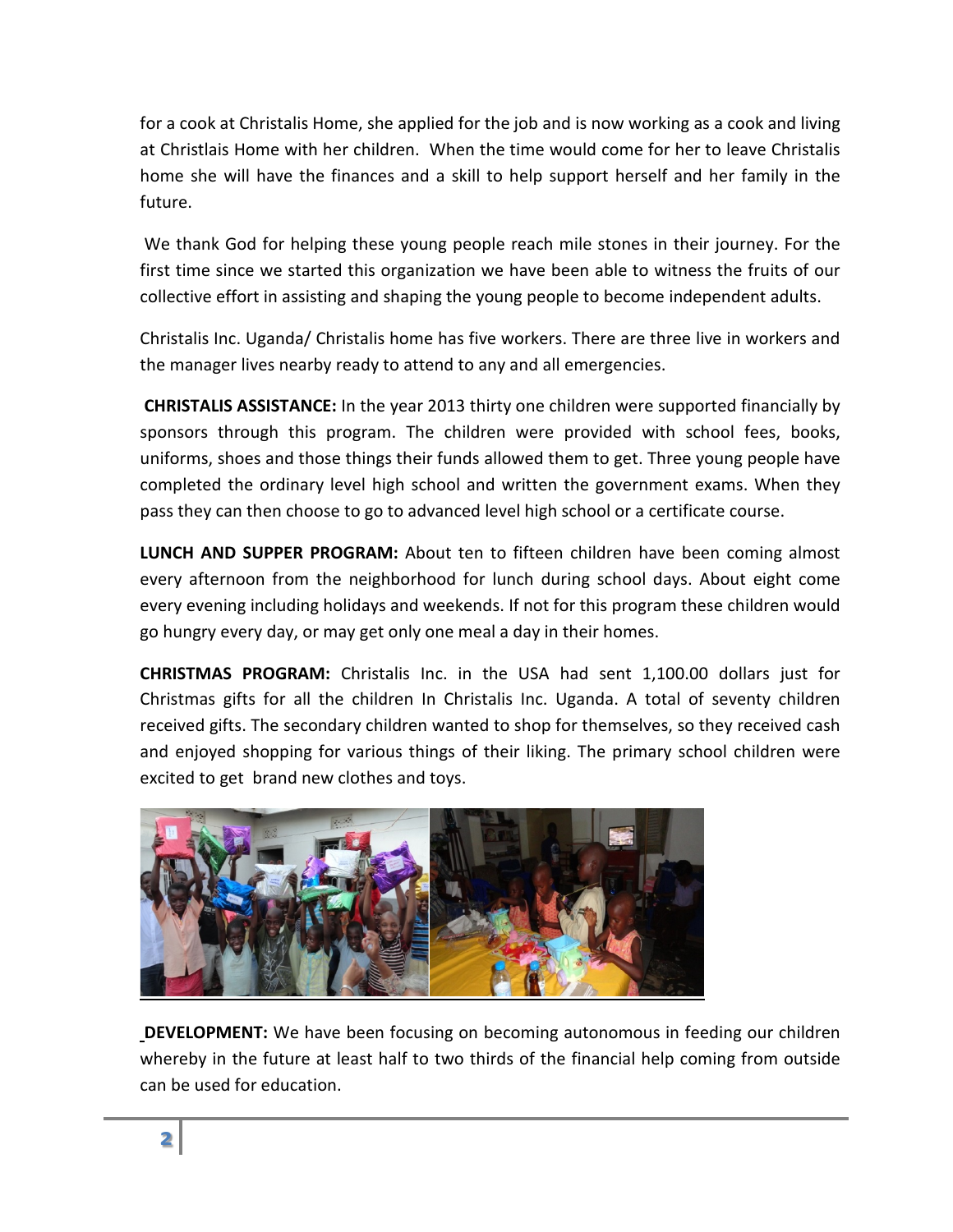**CULTIVATION:** Christalis Home has been doing cultivation for the last couple of years and trying to produce the food it needs to sustain itself. We have 4.75 acres in Rugandabara which is about 15 miles from home. In January of 2013 we had harvested 3300 kg of maize. The maize lasted for six months. Unfortunately in the following two seasons the yield was very poor due to inclement weather conditions. In the first season of the year we had spent 2,580,300. UG sh in cultivation and the cash value of the yield was only 1,120,000. In the second season we had spent 1,811,500. Ug sh, and the cash value of that yield was 1,278,000.sh. Though we have incurred a loss we cannot give up because food is an important element in caring for children.

**BUILDING:** In 2013 we had constructed a small two room store house in Rugandabara. We need a shelter and a store house in the farm, especially since it is far from our home. The total cost of the construction has been 6,614,000.ug Sh.



## **Financial Report:**

Christalis Inc. Uganda has received 45,700 dollars which is 114,497,926 Ugandan Shilling from Christalis Inc in the U.S.A. The members of the Board in Christalis Inc. and the Volunteers have worked very hard In soliciting and raising the funds that has helped us to meet most of our needs in 2013. We have received a good exchange rate averaging 2400ug Shilling per dollar. Also the late Mr. David Slade and Slade Child Foundation have been very generous to us and had increased their grant from 250.00\$ per month to 350.00\$ per month in 2013. We thank the Slade Child foundation for their support. All of their contributions were used strictly to provide food for the children.

The following chart will show the overall income, expense, and cash balance for the year 2013.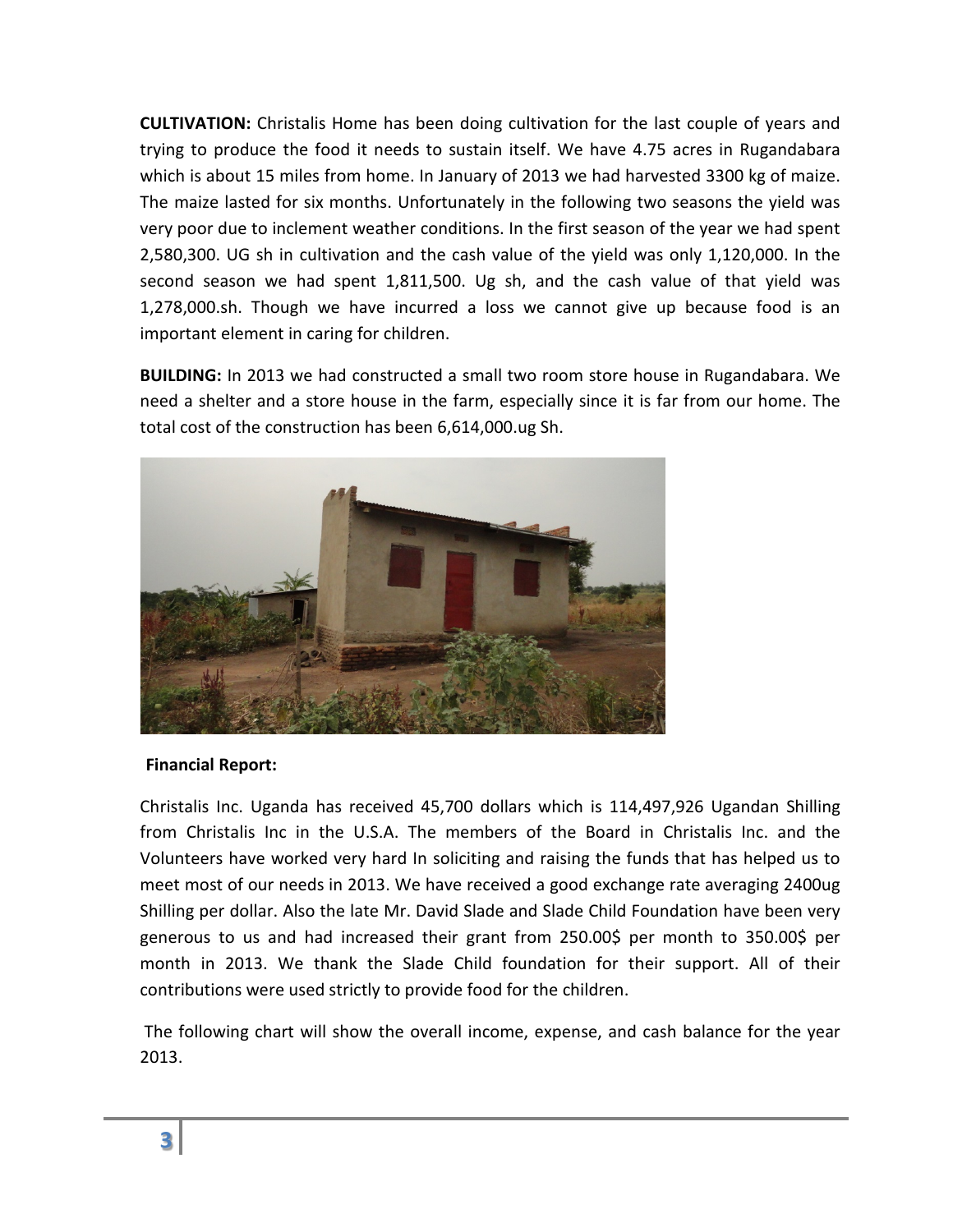| <b>CHRISTALIS</b><br>INC.      |                  |                  |
|--------------------------------|------------------|------------------|
| <b>UGANDA</b>                  |                  |                  |
| <b>CASH FLOW STATEMENT</b>     |                  |                  |
| 2013.                          |                  |                  |
|                                | <b>UGANDAN</b>   | <b>UGANDAN</b>   |
|                                | <b>SHILLINGS</b> | <b>SHILLINGS</b> |
| <b>Current Account Balance</b> |                  |                  |
| Forwarded Jan-1-2013           |                  | 6,838,217.00     |
| Savings Account Balance        |                  |                  |
| forwarded Jan-1-2013           |                  | 31,268,179.00    |
| Cash in Hand Jan-1-2013        |                  | 45,500.00        |
| Funds from Christalis Inc.     |                  |                  |
| U.S.A, and Slade Child         |                  | 114,497,926.00   |
| Interest Received from         |                  |                  |
| current and savings acc.       |                  | 374,311.00       |
| sale of 300 kg of maize.       |                  | 135,000.00       |
| <b>TOTAL FUNDS RECEIVED</b>    |                  | 153,159,133.00   |
|                                |                  |                  |
| <b>EXPENSES</b>                |                  |                  |
| <b>Project Expenses</b>        | 115,577,000.00   |                  |
| Bank charges current and       |                  |                  |
| savings acc.                   | 112,500.00       |                  |
| <b>TOTAL EXPENSES</b>          | 115,689,500.00   |                  |
| <b>NET DIFFIRENCE</b>          |                  | 37,469,633.00    |
|                                |                  |                  |
| dec-31-<br>Cash<br>hand<br>in  |                  |                  |
| 2013                           |                  | 3,500.00         |
| Bank balance<br>current        |                  |                  |
| dec-31-2013                    |                  | 10,882,875.00    |
| Bank balance<br>savings        |                  |                  |
| dec-31-2013                    |                  | 26,583,258.00    |
|                                |                  | 37,469,633.00    |
|                                |                  |                  |

Our largest expense was for tuition. More than half of our children were in high school and beyond.

The next largest expense was for food. We feed at least 25 to thirty children and five adults per meal during school days, and forty to forty five children during holidays. We provide milk porridge every day, eggs twice a week, and fish once a week. Please note that almost all the produce from cultivation have been consumed at home. Therefore the expenditure for cultivation which is listed under development expense can be added to the food expense. This would bring the actual food expense to approximately 22 million shillings.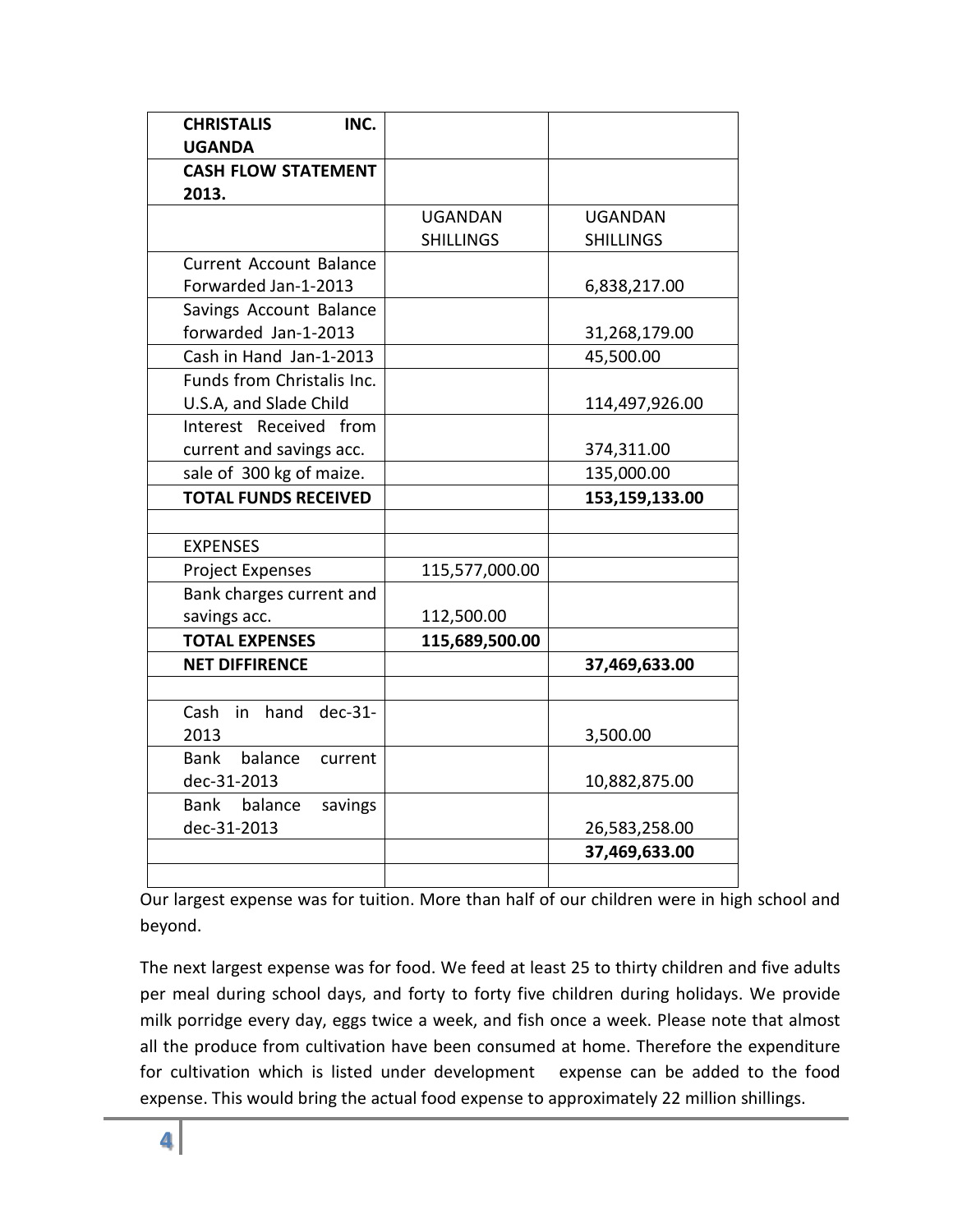